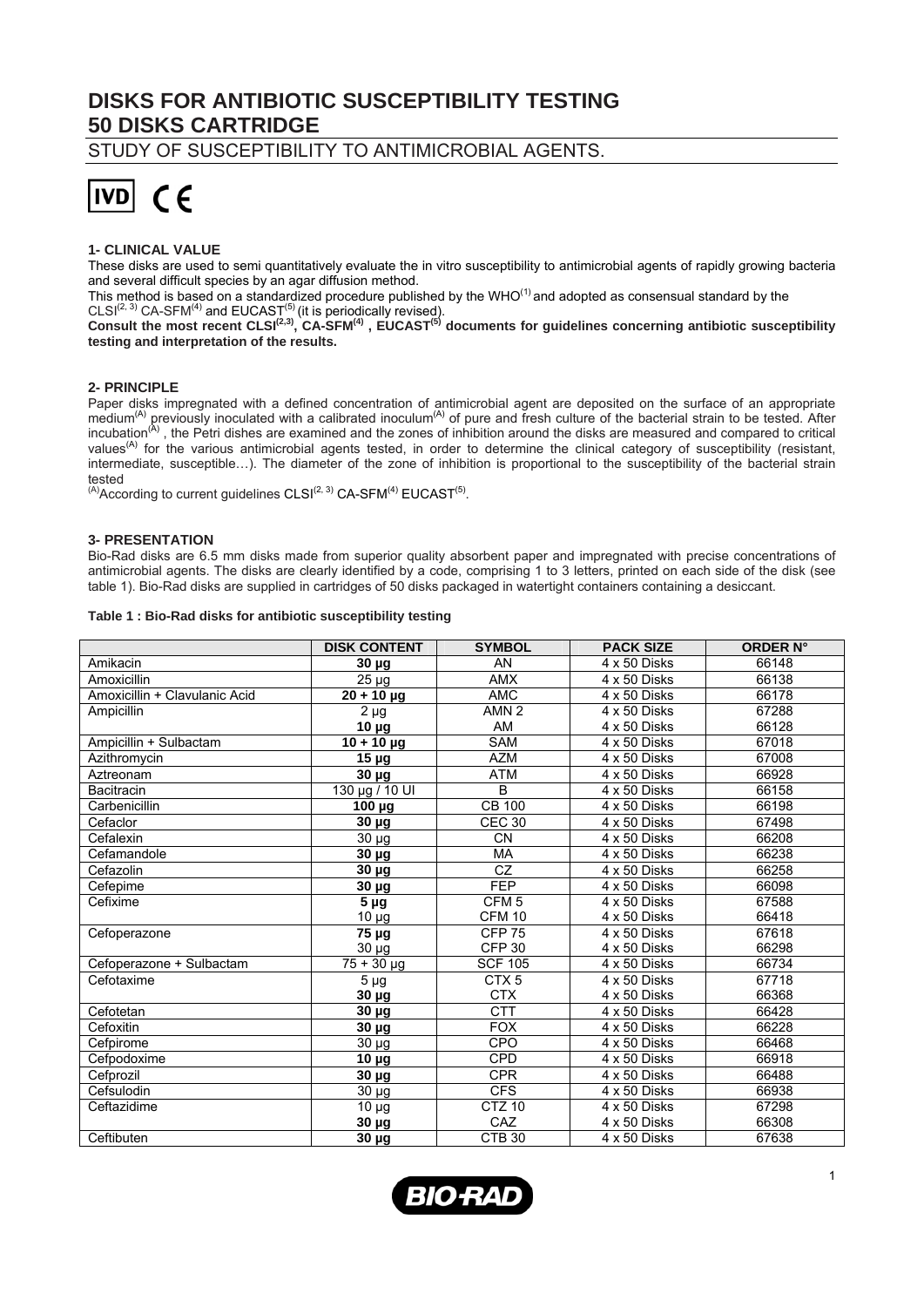|                             | <b>DISK CONTENT</b>                    | <b>SYMBOL</b>                   | <b>PACK SIZE</b>             | <b>ORDER N°</b> |
|-----------------------------|----------------------------------------|---------------------------------|------------------------------|-----------------|
| Ceftriaxone                 | $30 \mu g$                             | <b>CRO</b>                      | 4 x 50 Disks                 | 66188           |
| Cefuroxime                  | $30 \mu g$                             | <b>CXM</b>                      | 4 x 50 Disks                 | 66358           |
| Cephalotin                  | $30 \mu g$                             | <b>CF</b>                       | 4 x 50 Disks                 | 66218           |
| Chloramphenicol             | $30 \mu g$                             | $\overline{C}$                  | 4 x 50 Disks                 | 66278           |
| Ciprofloxacin               | $\overline{5 \mu g}$                   | CIP                             | 4 x 50 Disks                 | 68648           |
| Clarithromycin              | $15 \mu g$                             | <b>CLR</b>                      | 4 x 50 Disks                 | 67058           |
| Clindamycin                 | $\overline{2} \mu g$                   | CM                              | 4 x 50 Disks                 | 66328           |
| Colistin                    | $10 \mu g$                             | $CS$ 10                         | 4 x 50 Disks                 | 67268           |
| Doripenem                   | 50 µg<br>$10 \mu g$                    | <b>CS 50</b><br><b>DORI 10</b>  | 4 x 50 Disks<br>4 x 50 Disks | 66348<br>67348  |
| Doxycycline                 | $30 \mu g$                             | $\overline{D}$                  | 4 x 50 Disks                 | 66388           |
| Ertapenem                   | $10 \mu g$                             | <b>ETP 10</b>                   | 4 x 50 Disks                 | 67518           |
| Erythromycine               | $\overline{15}$ µg                     | Ε                               | 4 x 50 Disks                 | 66448           |
| Flumequine                  | $\overline{30}$ µg                     | $\overline{UB}$                 | 4 x 50 Disks                 | 68918           |
| Fosfomycin                  | $\frac{1}{50}$ µg                      | <b>FOS 50</b>                   | 4 x 50 Disks                 | 66458           |
|                             | 200 µg                                 | <b>FOS 200</b>                  | 4 x 50 Disks                 | 67658           |
| <b>Fusidic Acid</b>         | $\overline{10}$ µg                     | FA                              | 4 x 50 Disks                 | 66518           |
| Gentamicin                  | $10 \mu g$                             | GM                              | 4 x 50 Disks                 | 66608           |
|                             | 15 µg / 10 UI                          | <b>GM</b>                       | 4 x 50 Disks                 | 66548           |
|                             | 30 µg                                  | <b>GME 30</b>                   | 4 x 50 Disks                 | 67318           |
| Gentamicin (high load)      | 120 µg                                 | <b>GEN 120</b>                  | 4 x 50 Disks                 | 67598           |
| Imipenem                    | 500 µg<br>$10 \mu g$                   | <b>GEN 500</b><br><b>IPM</b>    | 4 x 50 Disks<br>4 x 50 Disks | 66578<br>66568  |
| Isepamicin                  | $\overline{30}$ µg                     | <b>ISP</b>                      | 4 x 50 Disks                 | 66838           |
| Kanamycin                   | $30 \mu g$                             | K                               | 4 x 50 Disks                 | 66618           |
| Kanamycin (high load)       | $\overline{1}$ mg                      | KAN                             | 4 x 50 Disks                 | 66628           |
| Levofloxacin                | 5 <sub>µg</sub>                        | <b>LVX</b>                      | 4 x 50 Disks                 | 66858           |
| Lincomycin                  | $15 \mu g$                             | L                               | 4 x 50 Disks                 | 66678           |
| Linezolid                   | $\overline{10}$ µg                     | $LZD$ 10                        | 4 x 50 Disks                 | 67878           |
|                             | $30 \mu g$                             | <b>LZD 30</b>                   | 4 x 50 Disks                 | 67388           |
| Mecillinam                  | $\overline{10}$ µg                     | <b>MEC</b>                      | 4 x 50 Disks                 | 66768           |
| Meropenem                   | $10 \mu g$                             | <b>MEM</b>                      | 4 x 50 Disks                 | 67048           |
| Metronidazole               | $4 \mu g$                              | <b>MTR</b>                      | 4 x 50 Disks                 | 68908           |
| Mezlocillin                 | 75 µg                                  | MZ                              | 4 x 50 Disks                 | 66708           |
| Minocycline                 | $30 \mu g$                             | <b>MNO</b>                      | 4 x 50 Disks                 | 66728           |
| Moxalactam                  | $30 \mu g$                             | <b>MOX</b>                      | 4 x 50 Disks                 | 66698           |
| Moxifloxacin                | $\overline{5}$ µg<br>$\overline{5}$ µg | MXF <sub>5</sub><br><b>MUP</b>  | 4 x 50 Disks<br>4 x 50 Disks | 67098<br>67088  |
| Mupirocin<br>Nalidixic Acid | $30 \mu g$                             | <b>NA</b>                       | 4 x 50 Disks                 | 68618           |
| Neomycin                    | 30 UI                                  | $\overline{\mathsf{N}}$         | 4 x 50 Disks                 | 66748           |
| Netilmicin                  | $10 \mu g$                             | <b>NET 10</b>                   | 4 x 50 Disks                 | 67798           |
|                             | 30 µg                                  | <b>NET</b>                      | 4 x 50 Disks                 | 66758           |
| Nitrofurantoin              | 100 µg                                 | <b>NIF 100</b>                  | 4 x 50 Disks                 | 67328           |
|                             | 300 µg                                 | FT                              | 4 x 50 Disks                 | 68678           |
| Nitroxolin                  | $20 \mu g$                             | N <sub>1</sub>                  | 4 x 50 Disks                 | 68778           |
| Norfloxacin                 | $10 \mu g$                             | <b>NOR 10</b>                   | 4 x 50 Disks                 | 66338           |
|                             | $5 \mu g$                              | NOR <sub>5</sub>                | 4 x 50 Disks                 | 68238           |
| Ofloxacin                   | $\overline{5}$ µg                      | <b>OFX</b>                      | 4 x 50 Disks                 | 68938           |
| Oxacillin                   | $\overline{1}$ µg                      | OX1                             | 4 x 50 Disks                 | 66888           |
| Oxolinic Acid               | $5 \mu g$                              | OX<br>OA                        | 4 x 50 Disks                 | 66848<br>68628  |
| Pefloxacin                  | $10 \mu g$<br>$5 \mu g$                | PEF                             | 4 x 50 Disks<br>4 x 50 Disks | 68228           |
| Penicillin                  | 1 <sub>1</sub>                         | P 1                             | 4 x 50 Disks                 | 67788           |
|                             | 6 µg / 10 IU                           | P                               | 4 x 50 Disks                 | 67218           |
| Pipemidic Acid              | $20 \mu g$                             | $\overline{PI}$                 | 4 x 50 Disks                 | 68638           |
| Piperacillin                | $30 \mu g$                             | <b>PIL 30</b>                   | 4 x 50 Disks                 | 68478           |
|                             | $75 \mu g$                             | <b>PIP 75</b>                   | 4 x 50 Disks                 | 67258           |
|                             | 100 µg                                 | <b>PIP 100</b>                  | 4 x 50 Disks                 | 67228           |
| Piperacillin + Tazobactam   | $100 + 10 \mu g$                       | <b>TZP 110</b>                  | 4 x 50 Disks                 | 67238           |
|                             | $75 + 10 \mu g$                        | <b>TZP 85</b>                   | 4 x 50 Disks                 | 66498           |
|                             | $30 + 6 \mu g$                         | <b>PTZ 36</b>                   | 4 x 50 Disks                 | 67338           |
| Polymixin                   | 50 µg / 300 UI                         | $\overline{PB}$                 | 4 x 50 Disks                 | 67248           |
| Pristinamycin               | $15 \mu g$                             | PT                              | 4 x 50 Disks                 | 67278           |
| Quinupristin-Dalfopristin   | $15 \mu g$                             | QD 15                           | 4 x 50 Disks                 | 67528           |
| Rifampicin                  | $\overline{5}$ µg<br>$30 \mu g$        | RA <sub>5</sub><br><b>RA 30</b> | 4 x 50 Disks<br>4 x 50 Disks | 66648<br>67308  |
|                             |                                        |                                 |                              |                 |

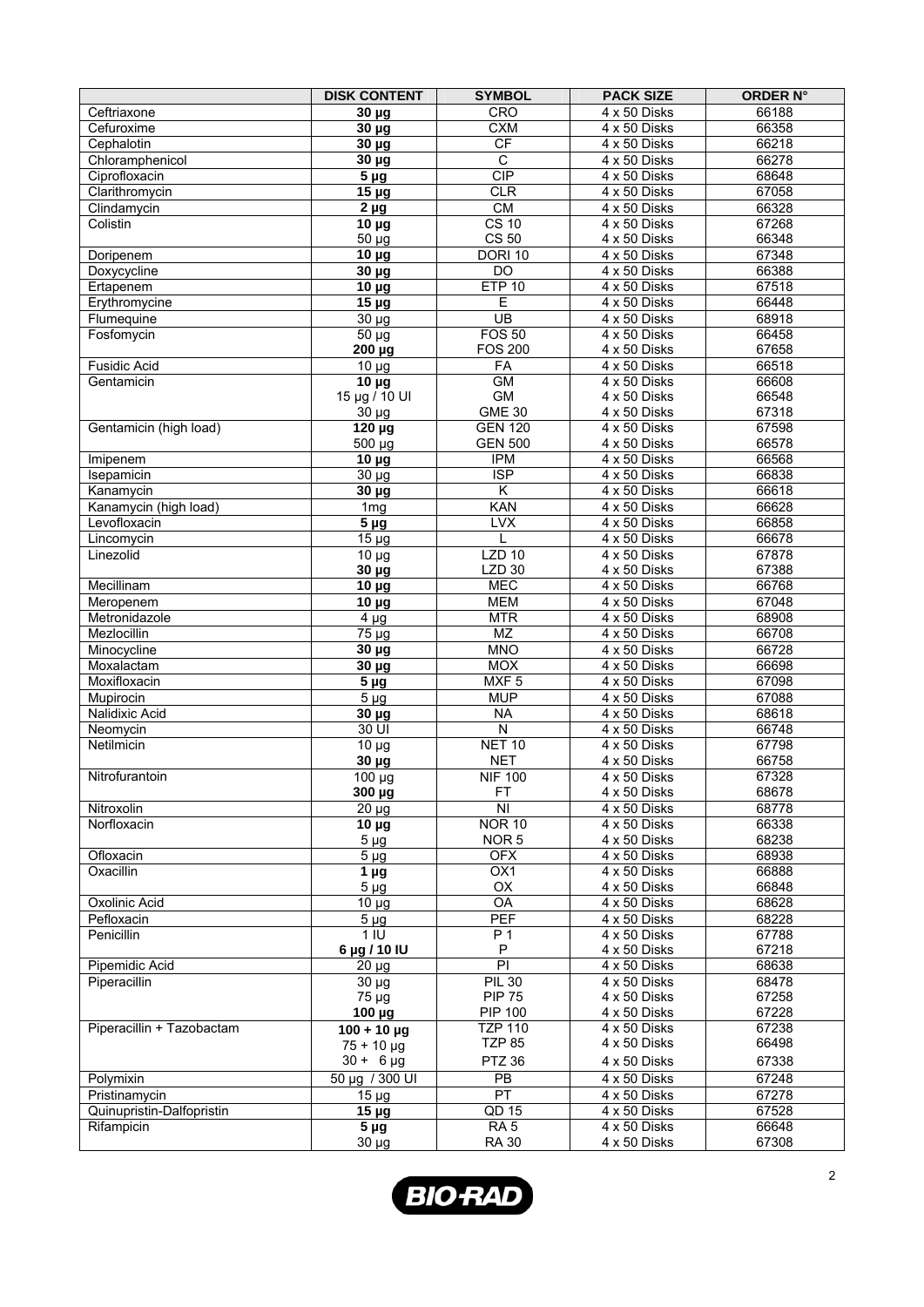|                                 | <b>DISK CONTENT</b> | <b>SYMBOL</b>  | <b>PACK SIZE</b> | <b>ORDER N°</b> |
|---------------------------------|---------------------|----------------|------------------|-----------------|
| Sparfloxacin                    | 5 <sub>µg</sub>     | <b>SPX</b>     | 4 x 50 Disks     | 66538           |
| Spectinomycin                   | 100 µg              | <b>SPT</b>     | 4 x 50 Disks     | 68798           |
| Spiramycin                      | $100 \mu g$         | SP.            | 4 x 50 Disks     | 67378           |
| Streptomycin                    | $10 \mu g$          | S              | 4 x 50 Disks     | 67418           |
| Streptomycin (high load)        | $300 \mu g$         | <b>STR 300</b> | 4 x 50 Disks     | 67608           |
|                                 | $500 \mu g$         | <b>STR 500</b> | 4 x 50 Disks     | 67428           |
| Sulfonamides                    | $300 \mu g$         | <b>SSS 300</b> | 4 x 50 Disks     | 67578           |
|                                 | 200 µg              | <b>SSS 200</b> | 4 x 50 Disks     | 68408           |
| Teicoplanin                     | $30 \mu g$          | <b>TEC</b>     | 4 x 50 Disks     | 68948           |
| Telithromycin                   | $15 \mu g$          | <b>TEL 15</b>  | 4 x 50 Disks     | 67538           |
| Tetracycline                    | 30 µg               | TE.            | 4 x 50 Disks     | 67448           |
| Ticarcillin                     | <b>75 μg</b>        | <b>TIC</b>     | 4 x 50 Disks     | 67458           |
| Ticarcillin + Clavulanic Acid   | $75 + 10 \mu$ g     | TCC            | 4 x 50 Disks     | 67468           |
| Tigecycline                     | $15 \mu g$          | TGC 15         | 4 x 50 Disks     | 67398           |
| Tobramycin                      | $10 \mu$ g          | <b>TM</b>      | 4 x 50 Disks     | 67488           |
|                                 | $30 \mu g$          | TOB 30         | 4 x 50 Disks     | 67358           |
| Trimethoprim + Sulfamethoxazole | $1.25 + 23.75$ µg   | <b>SXT</b>     | 4 x 50 Disks     | 68898           |
| Trimethoprim                    | $5 \mu g$           | TMP            | 4 x 50 Disks     | 68888           |
| Vancomycin                      | $5 \mu g$           | VA 5           | 4 x 50 Disks     | 67828           |
|                                 | $30 \mu g$          | VA             | 4 x 50 Disks     | 68928           |

\*CLSI disk content are indicated in bold type.

#### **4- STORAGE**

The expiry date applies exclusively to disks contained in intact cartridges stored according to the manufacturer's instructions. The expiry date and batch number are indicated on each packaging (cartridge and container).

- Cartridges of disks must be stored in their containers at a temperature between +2°C and +8°C in a dry place.
- Container must be allowed to adjust to room temperature (18-30°C) before opening. After applying the disks, return unused cartridges to a temperature between +2°C and +8°C.
- Do not use disks after the expiry date. Do not use any cartridge of disks left at room temperature (18-30°C) for more than 8 hours without verifying an acceptable level of performance before continuing to use this cartridge (6).
- If the cartridge remains in the distributor after dispatch, it is necessary to preserve at +2-8°C in a dry place **with desiccants inside.**

The stability of the disks, of open cartridges placed in distributors (preserved according to the recommendations with desiccants) was validated in routine conditions during 6 weeks, except for the antibiotic discs marked with the symbol , for which the stability in weeks is shown inside this symbol.

#### **5- MATERIAL REQUIRED BUT NOT SUPPLIED**

- disk dispenser: 6-7 disks Ref. # 50294
- 12-16 disks Ref. # 50295
- culture media according to current guidelines (CLSI $(2,3)$ , CA-SFM $^{(4)}$ , EUCAST $^{(5)}$ )
- reagents
- bacterial strains for quality control opacity control equivalent to the Mac Farland 0.5 standard
- laboratory equipment necessary for antibiotic susceptibility testing by the agar diffusion method.

#### **6- PRECAUTIONS**

Follow the instructions of the current guidelines (CLSI $(2,3)$ , CA-SFM $^{(4)}$ , EUCAST $^{(5)}$ ). Always observe the current techniques and precautions concerning protection against microbiological hazards. After use, sterilize the cultures and all contaminated material.

#### **7- PROCEDURE**

- Samples: disks must not be used for tests performed directly on biological samples. Refer to the current guidelines (CLSI  $(2.3)$ , CA-SFM  $^{(4)}$ , EUCAST $^{(5)}$ ) defining preparation of the inoculum from a pure, fresh cultu
- Refer to the instructions recommended by the CLSI<sup>(2,3)</sup>, the CA-SFM<sup>(4)</sup> or the EUCAST<sup>(5)</sup> for all steps of antibiotic susceptibility testing and interpretation of the results: the CLSI<sup>(2,3)</sup>, CA-SFM<sup>(4)</sup>, or EUCAST<sup>(5)</sup> propose standardised techniques for preparation of the inoculum, inoculation of Petri dishes, the choice and arrangement of test disks, the incubation temperature and incubation time. Good laboratory practice should also be applied at all times.

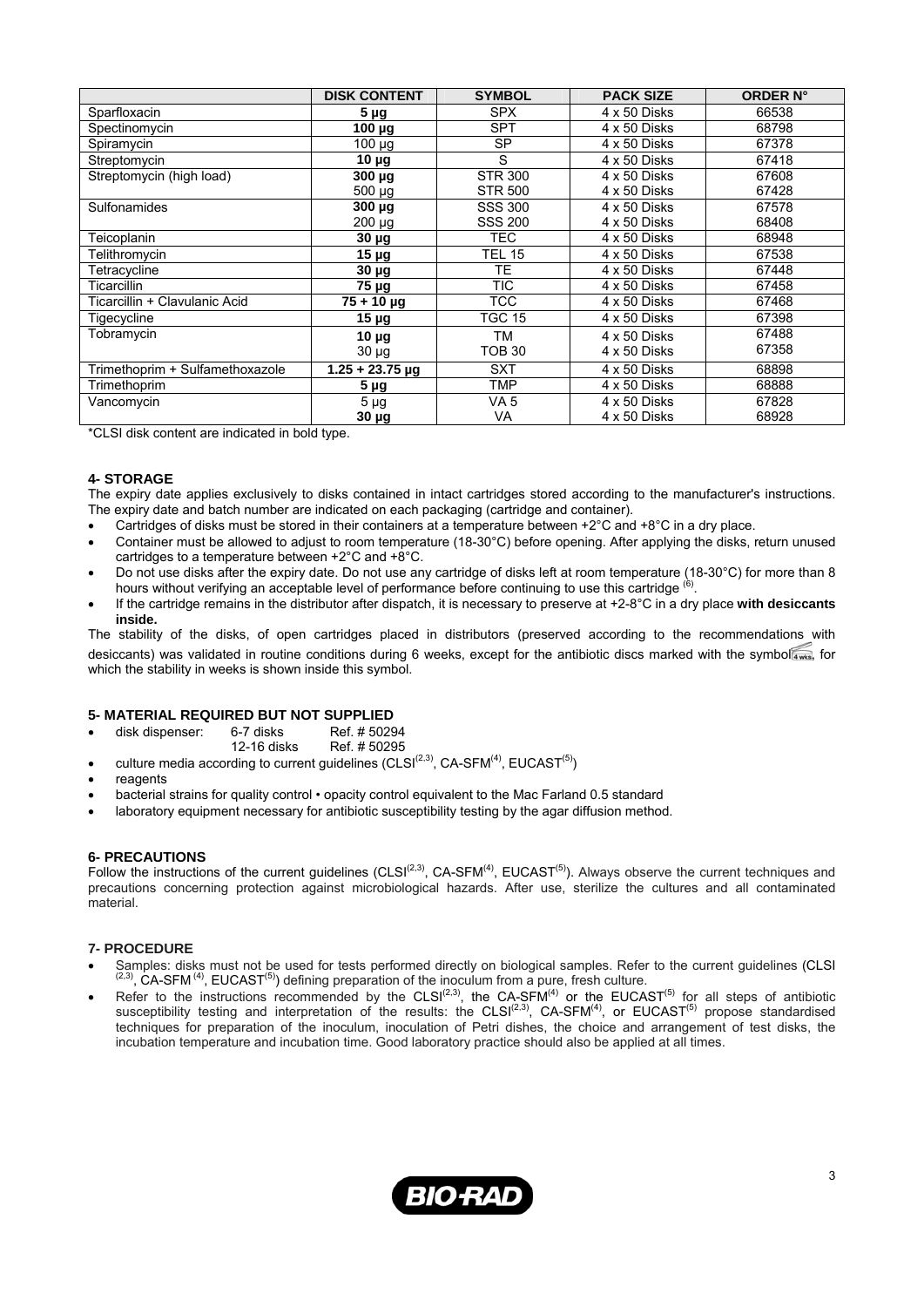# **8- INTERPRETATION OF THE RESULTS**

- Precisely measure the diameters of the zones of inhibition observed and refer to the critical diameters indicated by current guidelines (CLSI $^{(2,3)}$ , CA-SFM $^{(4)}$ , EUCAST $^{(5)}$ ).
- A clinical category (intermediate resistant, susceptible or not susceptible…) is given to each micro-organism as a function of the observed diameter and the critical diameters for the antibiotic tested.
- These criteria of clinical categorization according to critical diameters are periodically revised by the CLSI $(2,3)$ , CA-SFM $(4)$ ,  $EUCAST<sup>(5)</sup>$ .

### **9- PERFORMANCE/QUALITY CONTROL**

The performances of antibiotic disks are systematically controlled by using the following strains:<br>Escherichia coli ATCC 25922 - Staphylococcus aureus ATCC 25923

- 
- *Escherichia coli* ATCC 25922 *Staphylococcus aureus* ATCC 25923 - *Pseudomonas aeruginosa* ATCC 27853 - *Streptococcus pneumoniae* ATCC 49619
	-
	-
- *Neisseria gonorrhoeae* ATCC 49226 *Haemophilus influenzae* ATCC 49247
- 
- *Enterococcus faecalis* ATCC 33186 *Clostridium perfringens* ATCC 13124
	- *Enterococcus faecalis* ATCC 29212 *Clostridium sporogenes* ATCC 19404

#### **The table 2 indicates the accepted limits for the diameters of inhibition obtained by the agar diffusion method for the reference strains indicated below.**

|                                  | <b>Disk</b>    |                 | Acceptable Zone Diameter (mm) Quality Control Limits |                                |                                    |                                    |                                    |
|----------------------------------|----------------|-----------------|------------------------------------------------------|--------------------------------|------------------------------------|------------------------------------|------------------------------------|
|                                  | <b>Content</b> | <b>Standard</b> | E. coli<br><b>ATCC 25922</b>                         | S. aureus<br><b>ATCC 25923</b> | P. aeruginosa<br><b>ATCC 27853</b> | S. pneumoniae<br><b>ATCC 49619</b> | H. influenzae<br><b>ATCC 49247</b> |
| Amikacin                         | $30 \mu g$     | CLSI            | 19-26                                                | $20 - 26$                      | 18-26                              |                                    |                                    |
| Amoxicillin                      | $25 \mu g$     | Internal        | 19-25                                                |                                |                                    |                                    |                                    |
| Amoxicillin + Clavulanic<br>Acid | 20/10 µg       | <b>CLSI</b>     | 18-24                                                | 28-36                          |                                    |                                    |                                    |
| Ampicillin                       | $10 \mu g$     | CLSI            | 16-22                                                | 27-35                          |                                    |                                    |                                    |
| Ampicillin + Sulbactam           | 10/10 µg       | <b>CLSI</b>     | 19-24                                                | 29-37                          |                                    |                                    |                                    |
| Azithromycin                     | $15 \mu g$     | CLSI            |                                                      | $21 - 26$                      |                                    |                                    |                                    |
| Aztreonam                        | $30 \mu g$     | <b>CLSI</b>     | 28-36                                                |                                | 23-29                              |                                    |                                    |
| Bacitracin                       | 10 UI          | Internal        |                                                      | $17 - 22$                      |                                    |                                    |                                    |
| Carbenicilin                     | 100 µg         | <b>CLSI</b>     | 23-29                                                |                                | 18-24                              |                                    |                                    |
| Cefaclor                         | $30 \mu g$     | CLSI            | 23-27                                                | $27 - 31$                      |                                    |                                    |                                    |
| Cefalexin                        | $30 \mu g$     | Internal        | 18-23                                                | 25-30                          |                                    |                                    |                                    |
| Cefamandole                      | $30 \mu g$     | <b>CLSI</b>     | 26-32                                                | 26-34                          |                                    |                                    |                                    |
| Cefazolin                        | 30 µg          | <b>CLSI</b>     | $21 - 27$                                            | 29-35                          |                                    |                                    |                                    |
| Cefepime                         | 30 µg          | <b>CLSI</b>     | 31-37                                                | 23-29                          | 24-30                              |                                    |                                    |
| Cefixime                         | $10 \mu g$     | Internal        | 26-30                                                |                                |                                    |                                    |                                    |
| Cefixime                         | $5 \mu g$      | <b>CLSI</b>     | 23-27                                                |                                |                                    |                                    |                                    |
| Cefoperazone                     | 30 µg          | Internal        | 26-30                                                | 23-28                          | $21 - 25$                          |                                    |                                    |
| Cefoperazone                     | 75 µg          | CLSI            | 28-34                                                | 24-33                          | 23-29                              |                                    |                                    |
| Cefoperazone +<br>Sulbactam      | 75/30 µg       | Internal        | 27-33                                                | 23-30                          |                                    |                                    |                                    |
| Cefotaxime                       | $30 \mu g$     | CLSI            | 29-35                                                | 25-31                          | 18-22                              |                                    |                                    |
| Cefotetan                        | $30 \mu g$     | <b>CLSI</b>     | 28-34                                                | $17 - 23$                      |                                    |                                    |                                    |
| Cefoxitin                        | 30 µg          | CLSI            | 23-29                                                | 23-29                          |                                    |                                    |                                    |
| Cefpirome                        | 30 µg          | Internal        | 29-35                                                | 26-32                          | 23-29                              |                                    |                                    |
| Cefpodoxime                      | $10 \mu g$     | <b>CLSI</b>     | 23-28                                                | 19-25                          |                                    |                                    |                                    |
| Cefprozil                        | 30 µg          | <b>CLSI</b>     | $21 - 27$                                            | 27-33                          |                                    |                                    |                                    |
| Cefsulodin                       | 30 µg          | Internal        |                                                      | $20 - 28$                      | 25-32                              |                                    |                                    |
| Ceftazidime                      | $30 \mu g$     | <b>CLSI</b>     | 25-32                                                | 16-20                          | 22-29                              |                                    |                                    |
| Ceftibuten                       | 30 µg          | CLSI            | 27-35                                                |                                |                                    |                                    |                                    |
| Ceftriaxone                      | 30 µg          | <b>CLSI</b>     | 29-35                                                | 22-28                          | 17-23                              |                                    |                                    |
| Cefuroxime                       | 30 µg          | CLSI            | $20 - 26$                                            | 27-35                          |                                    |                                    |                                    |
| Chloramphenicol                  | $30 \mu g$     | <b>CLSI</b>     | $21 - 27$                                            | 19-26                          |                                    |                                    |                                    |
| Ciprofloxacin                    | $5 \mu g$      | <b>CLSI</b>     | 30-40                                                | 22-30                          | 25-33                              |                                    |                                    |
| Clarithromycin                   | $15 \mu g$     | CLSI            |                                                      | 26-32                          |                                    |                                    |                                    |
| Clindamycin                      | $2 \mu g$      | CLSI            |                                                      | 24-30                          |                                    |                                    |                                    |
| Colistin                         | $10 \mu g$     | <b>CLSI</b>     | $11 - 17$                                            |                                | $11 - 17$                          |                                    |                                    |
| Colistin                         | 50 µg          | CA-SFM          |                                                      |                                | $17 - 22$                          |                                    |                                    |

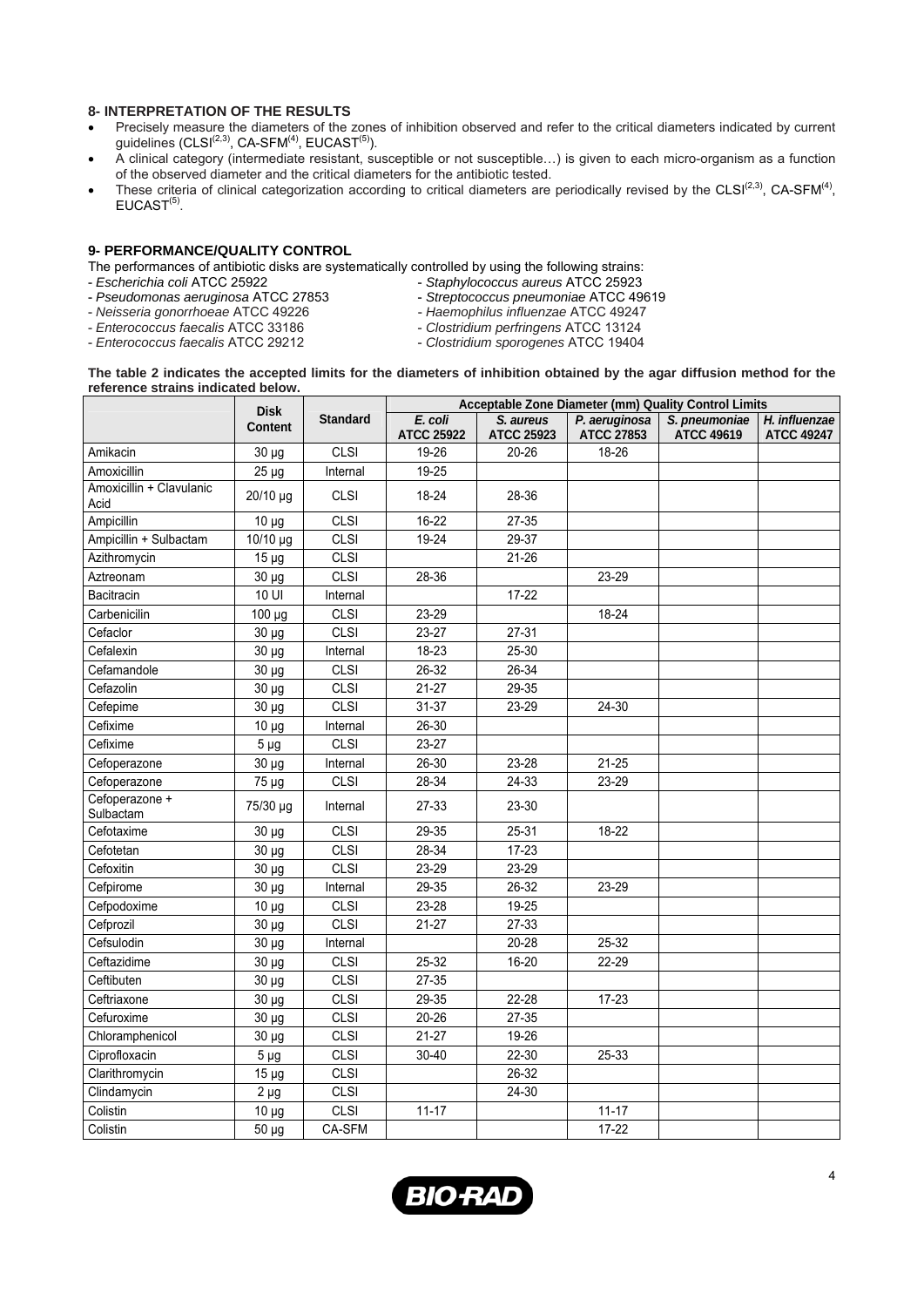|                           | <b>Disk</b>     |                 | Acceptable Zone Diameter (mm) Quality Control Limits |                                |                                    |                                    |                                    |  |
|---------------------------|-----------------|-----------------|------------------------------------------------------|--------------------------------|------------------------------------|------------------------------------|------------------------------------|--|
|                           | <b>Content</b>  | <b>Standard</b> | E. coli<br><b>ATCC 25922</b>                         | S. aureus<br><b>ATCC 25923</b> | P. aeruginosa<br><b>ATCC 27853</b> | S. pneumoniae<br><b>ATCC 49619</b> | H. influenzae<br><b>ATCC 49247</b> |  |
| Doxycycline               | $30 \mu g$      | <b>CLSI</b>     | 18-24                                                | 23-29                          |                                    |                                    |                                    |  |
| Ertapenem                 | $10 \mu g$      | <b>CLSI</b>     | 29-36                                                |                                | 13-21                              |                                    |                                    |  |
| Erythromycine             | $15 \mu g$      | <b>CLSI</b>     |                                                      | 22-30                          |                                    |                                    |                                    |  |
| Flumequine                | $30 \mu g$      | Internal        | 25-31                                                |                                |                                    |                                    |                                    |  |
| Fosfomycin                | $50 \mu g$      | CA-SFM          |                                                      | 24-35                          |                                    |                                    |                                    |  |
| Fosfomycin                | 200 µg          | <b>CLSI</b>     | 22-30                                                | 25-33                          |                                    |                                    |                                    |  |
| Fusidic acid              | $10 \mu g$      | CA-SFM          |                                                      | 29-34                          |                                    |                                    |                                    |  |
| Gentamicin                | $10 \mu g$      | <b>CLSI</b>     | 19-26                                                | 19-27                          | 16-21                              |                                    |                                    |  |
| Gentamicin                | 10 UI           | CA-SFM          | 22-26                                                | 24-28                          | 16-22                              |                                    |                                    |  |
| Imipenem                  | $10 \mu g$      | <b>CLSI</b>     | 26-32                                                |                                | 20-28                              |                                    |                                    |  |
| Isepamicin                | $30 \mu g$      | Internal        | 21-26                                                | 17-23                          | 16-23                              |                                    |                                    |  |
| Kanamycin                 | $30 \mu g$      | <b>CLSI</b>     | $17 - 25$                                            | 19-26                          |                                    |                                    |                                    |  |
| Levofloxacin              | 5 <sub>µg</sub> | <b>CLSI</b>     | 29-37                                                | 25-30                          | 19-26                              |                                    |                                    |  |
| Lincomycin                | $15 \mu g$      | CA-SFM          |                                                      | 25-29                          |                                    |                                    |                                    |  |
| Linezolid                 | 30 µg           | <b>CLSI</b>     |                                                      | 25-32                          |                                    |                                    |                                    |  |
| Mecillinam                | $10 \mu g$      | <b>CLSI</b>     | 24-30                                                |                                |                                    |                                    |                                    |  |
| Meropenem                 | $10 \mu g$      | <b>CLSI</b>     | 28-34                                                | 29-37                          | 27-33                              |                                    |                                    |  |
| Mezlocillin               | 75 µg           | <b>CLSI</b>     | 23-29                                                |                                | 19-25                              |                                    |                                    |  |
| Minocycline               | $30 \mu g$      | <b>CLSI</b>     | 19-25                                                | 25-30                          |                                    |                                    |                                    |  |
| Moxalactam                | $30 \mu g$      | <b>CLSI</b>     | 28-35                                                | 18-24                          | $17 - 25$                          |                                    |                                    |  |
| Moxifloxacin              | $5 \mu g$       | <b>CLSI</b>     | 28-35                                                | 28-35                          | $17 - 25$                          |                                    |                                    |  |
| Mupirocin                 | 5 <sub>µg</sub> | Internal        |                                                      | 18-26                          |                                    |                                    |                                    |  |
| Nalidixic Acid            | $30 \mu g$      | <b>CLSI</b>     | 22-28                                                |                                |                                    |                                    |                                    |  |
| Neomycin                  | 30 UI           | Internal        | 17-23                                                | 18-27                          |                                    |                                    |                                    |  |
| Netilmicin                | 30 µg           | <b>CLSI</b>     | 22-30                                                | 22-31                          | $17 - 23$                          |                                    |                                    |  |
| Nitrofurantoin            | 300 µg          | <b>CLSI</b>     | $20 - 25$                                            | 18-22                          |                                    |                                    |                                    |  |
| Nitroxolin                | $20 \mu g$      | Internal        | $15 - 22$                                            |                                |                                    |                                    |                                    |  |
| Norfloxacin               | $5 \mu g$       | Internal        | 26-33                                                | 13-23                          | $20 - 27$                          |                                    |                                    |  |
| Norfloxacin               | $10 \mu g$      | <b>CLSI</b>     | 28-35                                                | 17-28                          | 22-29                              |                                    |                                    |  |
| Ofloxacin                 | $5 \mu g$       | Internal        | 25-32                                                | $21 - 28$                      | 14-20                              |                                    |                                    |  |
| Oxacillin                 | $5 \mu g$       | CA-SFM          |                                                      | 27-34                          |                                    |                                    |                                    |  |
| Oxacillin                 | 1 <sub>µg</sub> | <b>CLSI</b>     |                                                      | 18-24                          |                                    |                                    |                                    |  |
| Oxolinic Acid             | $10 \mu g$      | Internal        | 22-30                                                |                                |                                    |                                    |                                    |  |
| Pefloxacin                | $5 \mu g$       | CA-SFM          | 29-35                                                | 26-29                          |                                    |                                    |                                    |  |
| Penicillin                | $6 \mu g$       | <b>CLSI</b>     |                                                      | 26-37                          |                                    |                                    |                                    |  |
| Pipemidic Acid            | $20 \mu g$      | Internal        | 22-30                                                |                                |                                    |                                    |                                    |  |
| Piperacillin              | 100 µg          | <b>CLSI</b>     | 24-30                                                |                                | 25-33                              |                                    |                                    |  |
| Piperacillin              | 75 µg           | Internal        |                                                      |                                | 24-33                              |                                    |                                    |  |
| Piperacillin + Tazobactam | 75/10 µg        | Internal        | 22-29                                                | $24 - 31$                      | 24-33                              |                                    |                                    |  |
| Piperacillin + Tazobactam | 100/10 µg       | <b>CLSI</b>     | 24-30                                                | 27-36                          | 25-33                              |                                    |                                    |  |
| Polymixin                 | 300 UI          | <b>CLSI</b>     | 13-19                                                |                                |                                    |                                    |                                    |  |
| Pristinamycin             | $15 \mu g$      | CA-SFM          |                                                      | 27-32                          |                                    |                                    |                                    |  |
| Quinupristin-Dalfopristin | $15 \mu g$      | <b>CLSI</b>     |                                                      | 21-28                          |                                    | 19-24                              | 15-21                              |  |
| Rifampicin                | $5 \mu g$       | <b>CLSI</b>     |                                                      | 26-34                          |                                    |                                    |                                    |  |
| Rifampicin                | $30 \mu g$      | CA-SFM          |                                                      | 34-39                          |                                    |                                    |                                    |  |
| Sparfloxacin              | $5 \mu g$       | <b>CLSI</b>     | 30-38                                                | 27-33                          | 21-29                              |                                    |                                    |  |
| Spectinomycin             | $100 \mu g$     | Internal        | 19-25                                                |                                |                                    |                                    |                                    |  |
| Spiramycin                | 100 µg          | Internal        |                                                      | 18-26                          |                                    |                                    |                                    |  |
| Streptomycin              | $10 \mu g$      | <b>CLSI</b>     | $12 - 20$                                            | 14-22                          |                                    |                                    |                                    |  |
| Sulfonamides              | 300 µg          | <b>CLSI</b>     |                                                      | 24-34                          |                                    |                                    |                                    |  |
| Sulfonamides              | 200 µg          | Internal        |                                                      | $17 - 27$                      |                                    |                                    |                                    |  |
| Teicoplanin               | $30 \mu g$      | <b>CLSI</b>     |                                                      | $15 - 21$                      |                                    |                                    |                                    |  |
| Telithromycin             | $15 \mu g$      | <b>CLSI</b>     |                                                      |                                |                                    | 27-33                              | $17 - 23$                          |  |
| Tetracycline              | $30 \mu g$      | <b>CLSI</b>     | 18-25                                                | $24 - 30$                      |                                    |                                    |                                    |  |

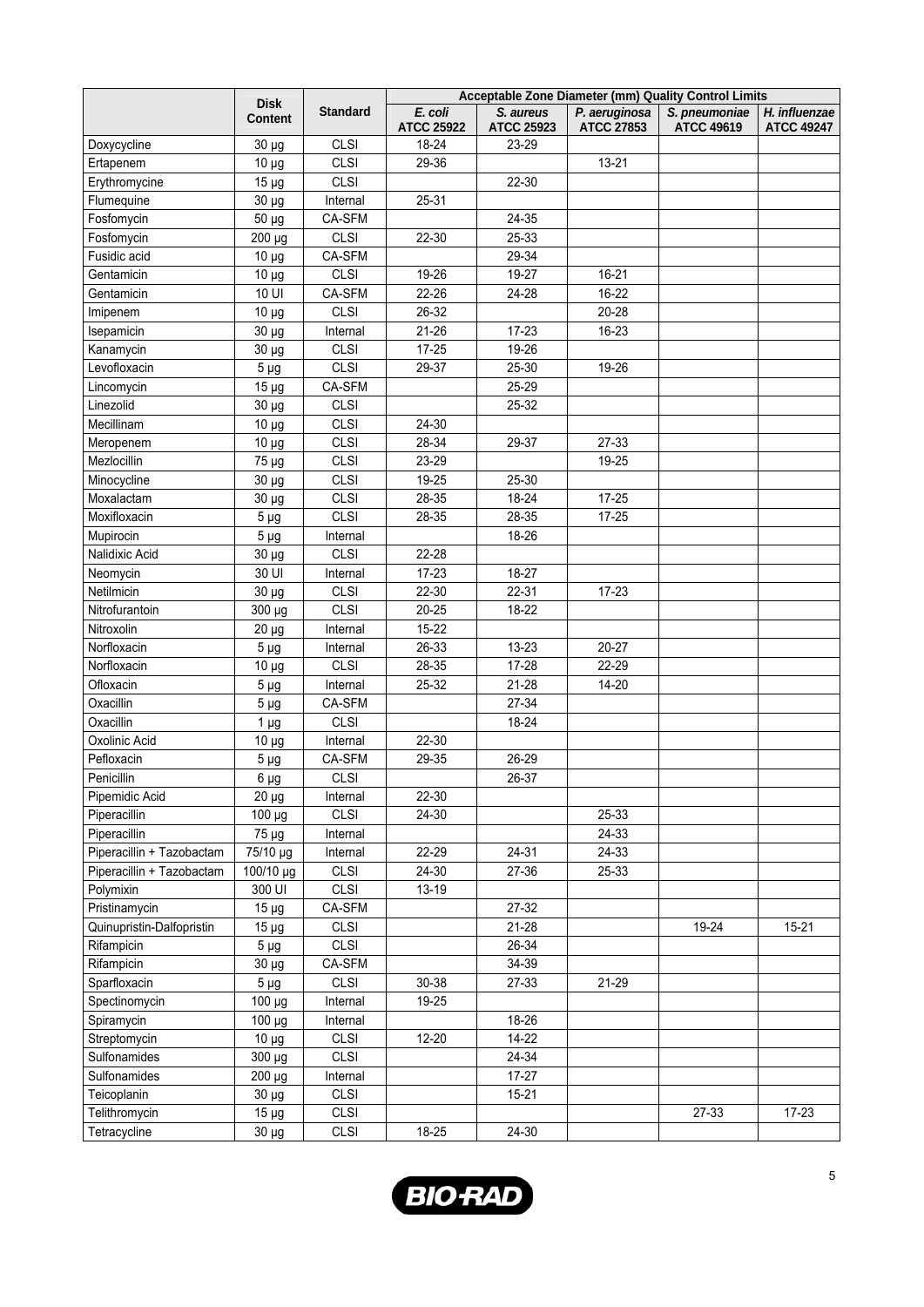|                                    | <b>Disk</b>      |                 |                              | Acceptable Zone Diameter (mm) Quality Control Limits |                                    |                                    |                                    |  |
|------------------------------------|------------------|-----------------|------------------------------|------------------------------------------------------|------------------------------------|------------------------------------|------------------------------------|--|
|                                    | Content          | <b>Standard</b> | E. coli<br><b>ATCC 25922</b> | S. aureus<br><b>ATCC 25923</b>                       | P. aeruginosa<br><b>ATCC 27853</b> | S. pneumoniae<br><b>ATCC 49619</b> | H. influenzae<br><b>ATCC 49247</b> |  |
| Ticarcillin                        | 75 µg            | <b>CLSI</b>     | 24-30                        |                                                      | $21 - 27$                          |                                    |                                    |  |
| Ticarcillin + Clavulanic<br>Acid   | 75/10 µg         | <b>CLSI</b>     | 24-30                        | 29-37                                                | 20-28                              |                                    |                                    |  |
| Tigecycline                        | $15 \mu g$       | <b>CLSI</b>     | $20 - 27$                    | $20 - 25$                                            |                                    | 23-29                              |                                    |  |
| Tobramycin                         | 10 <sub>µq</sub> | <b>CLSI</b>     | 18-26                        | 19-29                                                | 19-25                              |                                    |                                    |  |
| Trimethoprim                       | $5 \mu$ g        | <b>CLSI</b>     | $21 - 28$                    | 19-26                                                |                                    |                                    |                                    |  |
| Trimethoprim +<br>Sulfamethoxazole | 1,25/23,75<br>μg | <b>CLSI</b>     | 23-29                        | 24-32                                                |                                    |                                    |                                    |  |
| Vancomycin                         | $30 \mu g$       | <b>CLSI</b>     |                              | $17 - 21$                                            |                                    |                                    |                                    |  |

## **For control limits (Internal standards or CLSI):**

- Gentamicin 120 µg : *E. faecalis* ATCC 29212 (16-23 mm)
- Streptomycin 300 µg : *E. faecalis* ATCC 29212 (14-20 mm)
- Gentamicin 500 µg : *S. aureus* ATCC 25923 (30-34 mm) ; *E. faecalis* ATCC 29212 (18 -28 mm)
- Kanamycin 1mg : *S. aureus* ATCC 25923 (≥ 14 mm) ; *E. faecalis* ATCC 29212 (≤ 10 mm).
- Streptomycin 500 µg : *S. aureus* ATCC 25923 (24-28 mm) ; *E. faecalis* ATCC 29212 (14-25 mm).
- Metronidazole 4µg : *Clostridium perfringens* ATCC 13124, *Clostridium sporogenes* ATCC 19404 ≥ 15 mm
- Cefoperazone + Sulbactam 75 / 30 µg: *E. coli* ATCC 35218 (24-30 mm)

*Haemophilus influenzae* ATCC 10211 is recommended as a useful additional quality control strain to verify the growth promotion properties of HTM.

Despite the lack of reliable disk diffusion interpretative criteria for *S.pneumoniae* with certain Beta-lactams, *Streptococcus pneumoniae* ATCC 49619 is the strain designated for quality control of all disks diffusion tests with all *Streptococcus* spp.

*Neisseria gonorrhoeae* ATCC 49226 is recommended to test spectinomycin disk with acceptable diameters of 23 to 29 mm (CLSI). Deterioration in oxacillin 1µg disk content is best assessed with QC organism *Staphylococcus aureus* ATCC 25923, with acceptable diameter of 18 to 24 mm.

Following the EUCAST guidelines (version1.2, 2010), the performances of antibiotic disks are systematically controlled by using the following strains:<br>- Escherichia coli ATCC 25922

- 
- *Escherichia coli* ATCC 25922 *Staphylococcus aureus* ATCC 29213
- *Enterococcus faecalis* ATCC 29212 *Haemophilus influenzae* NCTC 8468
- 
- *Pseudomonas aeruginosa* ATCC 27853 *Streptococcus pneumoniae* ATCC 49619
	-

**The table 3 indicates the accepted limits for the diameters of inhibition obtained by the agar diffusion method for the reference strains indicated below.** 

|                           | <b>Disk</b>    | Acceptable Zone Diameter (mm) Quality Control Limits |                                |                                    |                                    |                                   |                                  |
|---------------------------|----------------|------------------------------------------------------|--------------------------------|------------------------------------|------------------------------------|-----------------------------------|----------------------------------|
|                           | <b>Content</b> | E. coli<br><b>ATCC 25922</b>                         | S. aureus<br><b>ATCC 29213</b> | P. aeruginosa<br><b>ATCC 27853</b> | S. pneumoniae<br><b>ATCC 49619</b> | H. influenzae<br><b>NCTC 8468</b> | E. faecalis<br><b>ATCC 29212</b> |
| Ampicillin                | $2 \mu g$      |                                                      |                                |                                    |                                    | 19-25                             | 15-21                            |
| Cefotaxime                | $5 \mu g$      | 25-31                                                |                                |                                    |                                    | 29-35                             |                                  |
| Ceftazidime               | $10 \mu g$     | 23-29                                                |                                | $21 - 27$                          |                                    |                                   |                                  |
| Doripenem                 | $10 \mu g$     | $27 - 35$                                            |                                | 28-35                              | $31 - 37$                          |                                   |                                  |
| Gentamicin                | $30 \mu g$     |                                                      |                                |                                    |                                    |                                   | $12 - 18$                        |
| Linezolid                 | $10 \mu g$     |                                                      | $21 - 27$                      |                                    | 23-29                              |                                   | 19-25                            |
| <b>Netilmicin</b>         | $10 \mu g$     | $18 - 24$                                            | $20 - 26$                      | $15 - 21$                          |                                    |                                   |                                  |
| Nitrofurantoin            | $100 \mu g$    |                                                      | $17 - 23$                      |                                    |                                    |                                   | 18-24                            |
| Penicillin                | 1 IU           |                                                      | $12 - 18$                      |                                    |                                    |                                   |                                  |
| Piperacillin              | $30 \mu g$     | $21 - 27$                                            |                                |                                    |                                    |                                   |                                  |
| Piperacillin + Tazobactam | $30/6$ µg      |                                                      |                                | 23-29                              |                                    |                                   | $20 - 26$                        |
| Tobramycin                | $30 \mu g$     |                                                      |                                |                                    |                                    |                                   | $12 - 18$                        |
| Vancomycin                | $5 \mu g$      |                                                      |                                |                                    | $17 - 23$                          |                                   | $10 - 16$                        |

#### **10- QUALITY CONTROL OF THE MANUFACTURER**

All manufactured and commercialized reagents are under complete quality system starting from reception of raw material to the final commercialization of the product.

Each lot is submitted to a quality control and only is released on the market when conforming to the acceptance criteria.

The records relating to production and control of each single lot are kept within our company